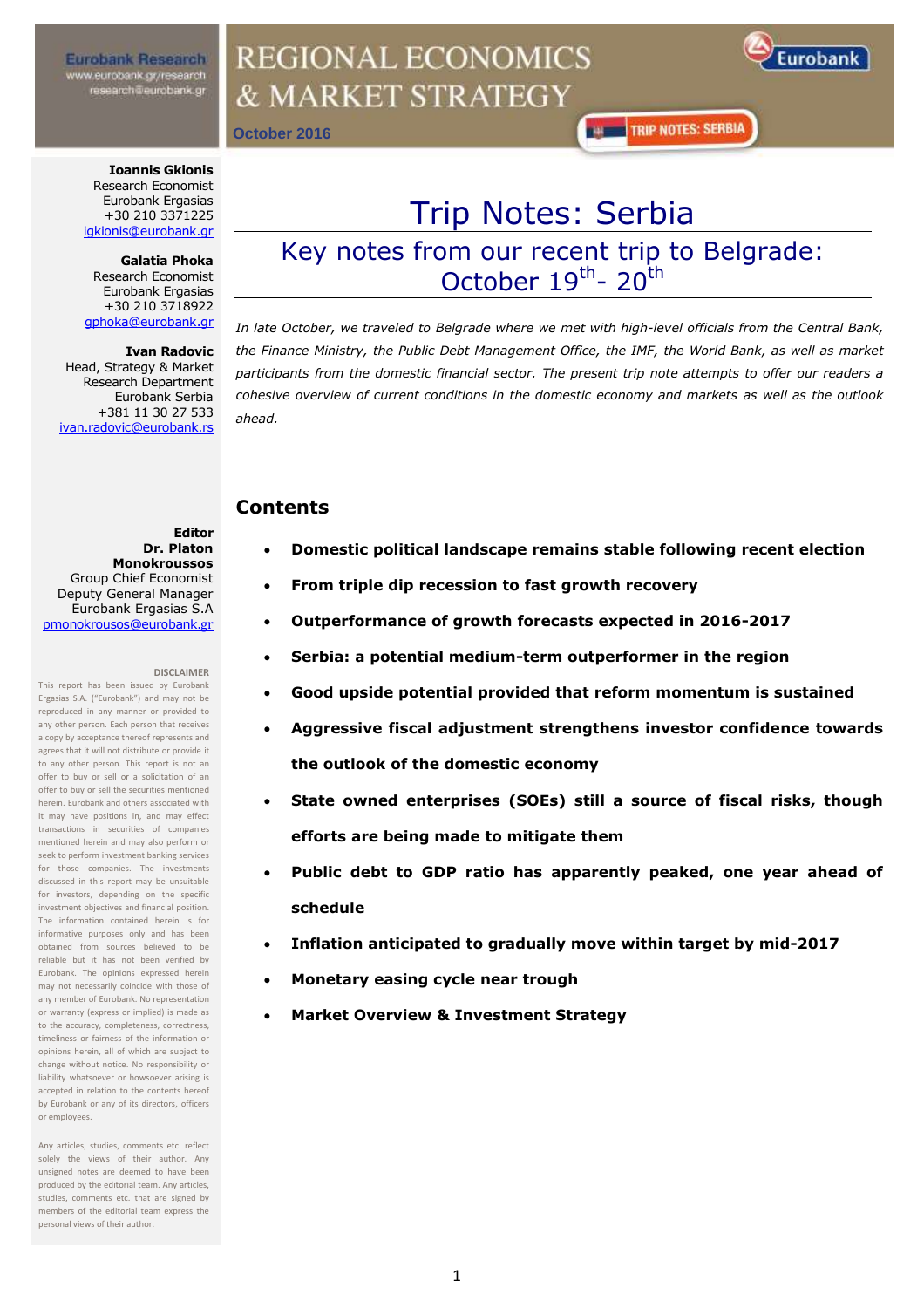**Eurobank Eurobank Research** 

#### **October 2016**

#### **Domestic political landscape remains stable following recent election**

Prime Minister Aleksandar Vucic, a dominant figure in domestic politics for the past four years, decided to call early elections on April 24, 2016, two years ahead of the formal termination of his prior government's tenor, with the aim to renew his mandate and pursue Serbia's path towards EU accession. The move paid off as his party, the Serbian Progressive Party (Srpska Napredna Stranka, SNS), secured a landslide victory, gaining 131 posts in the 250 seat Parliament. The new governing coalition that was crafted several months after the election includes the same partners as the Socialist Party of Serbia (SPS) and minorities (Alliance of Vojvodina Hungarians, the SVM and Bosniak Democratic Union, the BDUS) got on board and the new cabinet features few changes amongst ministers. The structure of the new administration and its operations during the first few months in office all point to a stable government, which continues to put resolute focus on structural reforms, fiscal prudence and convergence towards EU.

Once deemed by the West as the pariah of the Balkans, Serbia is now considered an emerging pillar of stability in the region, despite occasional frictions with neighboring countries. By stifling regional tensions, the Prime Minister appears to have managed to gain the confidence of his European and other foreign counterparties. Yet, although enthusiasm for EU accession remains high among key players in the domestic political establishment Europe's appetite for enlargement is currently at an all-time low, as the Union is now facing increased challenges in the form of e.g. the upcoming Brexit negotiations, a serious immigration crisis and lingering tensions with Russia. The latter represents an especially sensitive issue, as Russia and Serbia have close historical and religious ties and most Serbs consider Russia as their country's closest ally. During the ongoing dispute between the EU and Russia, the Serbian government has avoided taking sides, and also refused to impose sanctions against Moscow, unlike other candidate countries. With the accession process advancing, more pressure will be put on Serbia to align its foreign policy with that of other EU counterparts. Serbia's best hope is that the two foes reconcile as soon as possible. Preserving political stability was a prerequisite for the country's economic recovery. In year 2014, shortly after establishing themselves as the undisputable political force, Vucic's Progressives implemented austerity measures as part of a three year precautionary agreement with the IMF worth EUR 1.2bn.

#### **From triple dip recession to fast growth recovery**

After several years of straggling with recession and stagnation, the Serbian economy has embarked on a virtuous cycle. Mirroring a more challenging external environment in the aftermath of the international financial crisis of 2009-2010, the impact of recurring natural catastrophes, the lack of structural reforms and an urgent need for fiscal consolidation, Serbia's economic performance disappointed in recent years, with real GDP averaging -0.1% in 2009-2015. The domestic economy underwent as many as three

recessionary cycles in the aforementioned period, with GDP contracting by 3.1% YoY in 2009, 1% in 2012, and 1.8% in 2014. Domestic GDP grew by 2.6% YoY in 2013, but this was mainly due to one-offs, including a robust agricultural output and the initiation of FIAT automobile exports. As a result, the GDP per capita in PPS terms remained broadly unchanged at 36% of the EU-28 average over the aforementioned period.

**THE TRIP NOTES: SERBIA** 

Yet, the economy appears to have turned the corner following the recessionary impact induced by the floods of 2014. After bottoming out in Q3-2014, economic activity gradually started to accelerate, with domestic GDP exhibiting five consecutive quarters of positive growth between Q2-2015 and Q2-2016. Following a strong reading of +3.8% YoY in Q1-2016, real output increased by 2.0% YoY in Q2- 2016, bringing overall GDP growth to 2.9% YoY in the first semester of this year. This strong performance was primary driven by investment and net exports. Gross fixed capital formation expanded by 6.5% YoY in 1H-2016 (+4.9% YoY in Q2-2016 vs. +8.4% YoY in Q1-2016), broadly in line with the year-on-year performance experienced in the same period a year earlier. Separately, export growth accelerated to 10.8% YoY in 1H-2016, from 9.2% YoY in 1H-2015. The performance of the rest of expenditure-side components over the same period were: imports +8.6% YoY in 1H 2016 vs. +6.3% YoY in 1H-2015; government consumption:+4.0% YoY in 1H-2016 vs. -3.3% YoY in 1H-2015; private consumption: +1.1% YoY in 1H-2016 vs. -0.7% YoY in 1H-2015. Private consumption recorded the second positive reading in Q2-2016 since Q2-2013, (+1.3% YoY in Q2-2016 up from +0.9% YoY in Q1-2016) vs. -1.2% YoY in Q2-2015. The recent notable improvement in Serbia's macroeconomic environment is rooted in domestic political stability, the front-loaded implementation of a sound fiscal consolidation program (which envisages a structural adjustment worth 4ppts of GDP in 2015-2016) and ongoing efforts to clean up an overgrown and highly inefficient state-owned enterprises sector. In more detail, some of the factors that contributed to the recent growth recovery include:

- **Enhanced political stability**: The elimination of political uncertainty following the last national election and a strong commitment by the new government on economic stabilization policies and EU accession.
- **Sentiment improvement on the back of increased compliance with the IMF precautionary agreement**: the government has completed on time the first five reviews of the 3-year precautionary IMF program (EUR1.2bn), meeting the respective quantitative benchmarks and outpacing the agreed fiscal targets.
- **Substantial monetary policy easing**: lax domestic monetary conditions underpinned by a low inflationary environment led to a decline in lending interest rates (more pronounced in the Dinar loans segment). Consumer inflation has remained below the NBS targeted band (2.5%-5.5%) since February 2014, driven by, among other factors, lower energy and food prices. The NBS's key policy rate has been cut by a cumulative 775bps since May 2013, currently standing at a historic low of 4.00%.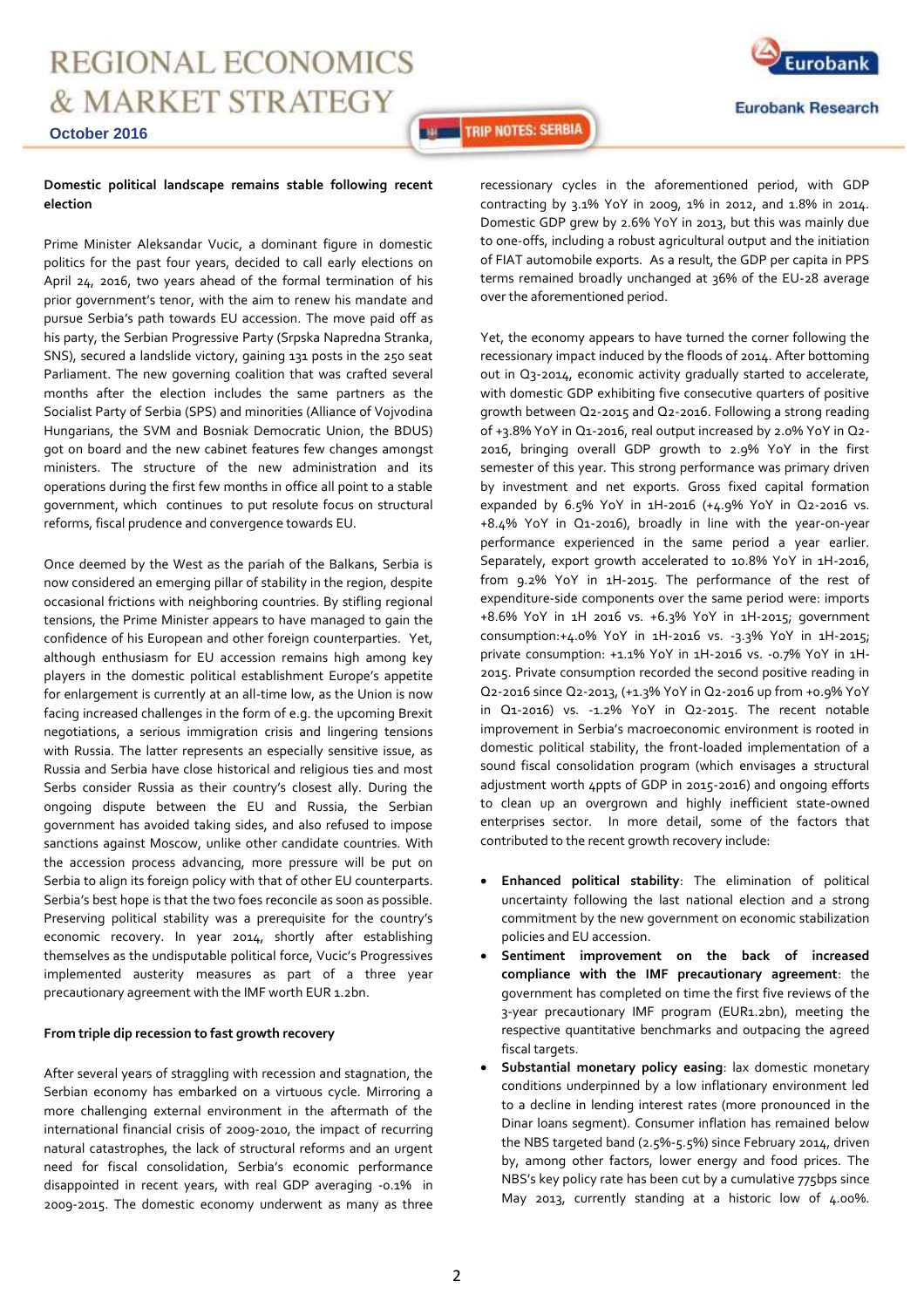

**Eurobank Research** 

#### **October 2016**

Furthermore, the NBS has lowered the MRRs on FX savings between October2015-February2016 releasing an amount above EUR 700mn since the inception of lowering MRRs.

- **Improving credit dynamics:** following several years of bankingsector deleveraging, bank credit has entered a positive growth territory since Q1-2015 (+5.2% YoY in July 2016 in constant FX prices). The improvement of domestic credit conditions mirrors the strong liquidity and capital position of the domestic banking sector --liquid assets to total assets accounted for ca.36% in the past three years & the industry-wide Tier 1 capital ratio stood at 19.6% in August 2016.
- **Improving labor market**: the improvement of labor market conditions and the decline of unemployment further facilitated the stabilization of domestic macroeconomic conditions. The unemployment rate stood at 15.2% in Q2-2016 compared to 17.3% in Q2-2015 and a peak of 25.5% reached in April 2012. Employment growth was running at an annual rate of ca 2% in Q2-2016, on the back of strong job gains in the private sector.
- **Declining external imbalances**: the current account deficit is expected to narrow further this year, reaching around 4.2% of GDP, from 4.7% of GDP in 2015 and 6.0% in 2014. The said deficit reached a pre-crisis peak of 21.2% in 2008 and stood at 11.6% in 2013. More importantly, this notable improvement has taken place on the back of enriched productive capacity, a broadening of the economy's export base of the economy and further integration into the world export markets.

### **Figure 1 Serbia has emerged from a triple dip recession in 2009-2014**



Source: National Statistics, Eurobank Research

#### **Outperformance of growth forecasts expected in 2016-2017**

The recent rebound of domestic economic activity has outperformed both initial and (upwardly-revised) official forecasts. The growth outlook for 2015-2016 has been upgraded four times since the inception of the IMF program. The real GDP growth forecast for FY2015 was progressively revised higher from -0.5% (February 2015) to 0.0% and, later on, further to 0.5% and 0.8%. The growth forecast for FY2016 was revised from 1.5% to 1.8%, while the latest (September 2016) forecast of the IMF program stood at 2.5%. From our discussions we concluded that the risks to this forecast are currently skewed to the upside given the performance of the 1H-2016. The main drivers behind this strong performance include private investment and net exports. Private investment is forecast to expand by 6.7% YoY this year, contributing ca. 1.1ppts to full-year GDP growth. Net exports of goods and services are also expected to be a positive contributor, adding another 0.6ppts. Separately, public consumption and investment are forecast to contribute ca. 0.5ppts, while private consumption is likely to exert a more timid contribution to the tune of 0.3ppts, after remaining three years in the red.

**THE TRIP NOTES: SERBIA** 

Prospects for 2017 are even more encouraging. According to official forecasts, GDP growth is expected to accelerate further to 2.8%- 3.0% in 2017. On top of private investment and net exports which are expected to repeat their current strong performance, private consumption is expected to accelerate to 1.3% YoY, from 0.4% in FY2016. Private consumption, after several years of acting as a drag on growth, is expected to provide more meaningful support to overall economic activity next year, driven by real wage growth and the positive fiscal impulse emanating from the targeted rise in public wages and pensions. Risks to the next year's growth outlook stem from, inter alia, the potential unforeseen spillovers from Brexit.

#### **Serbia: a potential medium-term outperformer in the region**

In the post-Lehman era, the economies of the broader region have relied heavily on EU structural funds and construction works to boost their domestic investment activity. However, the closing of the previous EU structural funding period in 2015 (T+2 rule) and the sluggish kick-off of the new one (2014-2020) has undermined investment performance in these economies. In contrast, the investment cycle in Serbia, currently a candidate for EU accession, has so far been broadly independent from such kind of inflows $^1$ . Nevertheless, Serbia ranks among those few economies in the region that have accomplished to reverse the declining trend in the investment expenditure to GDP ratio. This is an important development supporting optimism for the sustainability of Serbia's medium-term growth performance. The said ratio is projected to increase to 18.3% of GDP in 2016, from levels around 17.5% in the prior two years and a pre-crisis high of 30.3% reached in 2008. The main driver behind this improving performance is increased inward foreign direct investment (FDI). Net FDI inflows have been incentived by recent improvements in the domestic business environment as well as generous subsidies scheme offered to foreign investors<sup>2</sup>. According to NBS forecasts, net FDI flows are expected to reach EUR1.8bn in FY2016, same as in the prior year. In our view, risks to this forecast are skewed to the upside-related inflows amounted to EUR1.2bn in January-August 2016, up ca. 9% YoY). Net FDI inflows accounted for over 5% of GDP in 2015-16, a

 $\overline{a}$ 

 $^1$  EU has allocated EUR1.5bn in pre-accession funds in the period 2014-2020

<sup>&</sup>lt;sup>2</sup> <http://ras.gov.rs/invest-in-serbia/why-serbia/financial-benefits-and-incentives>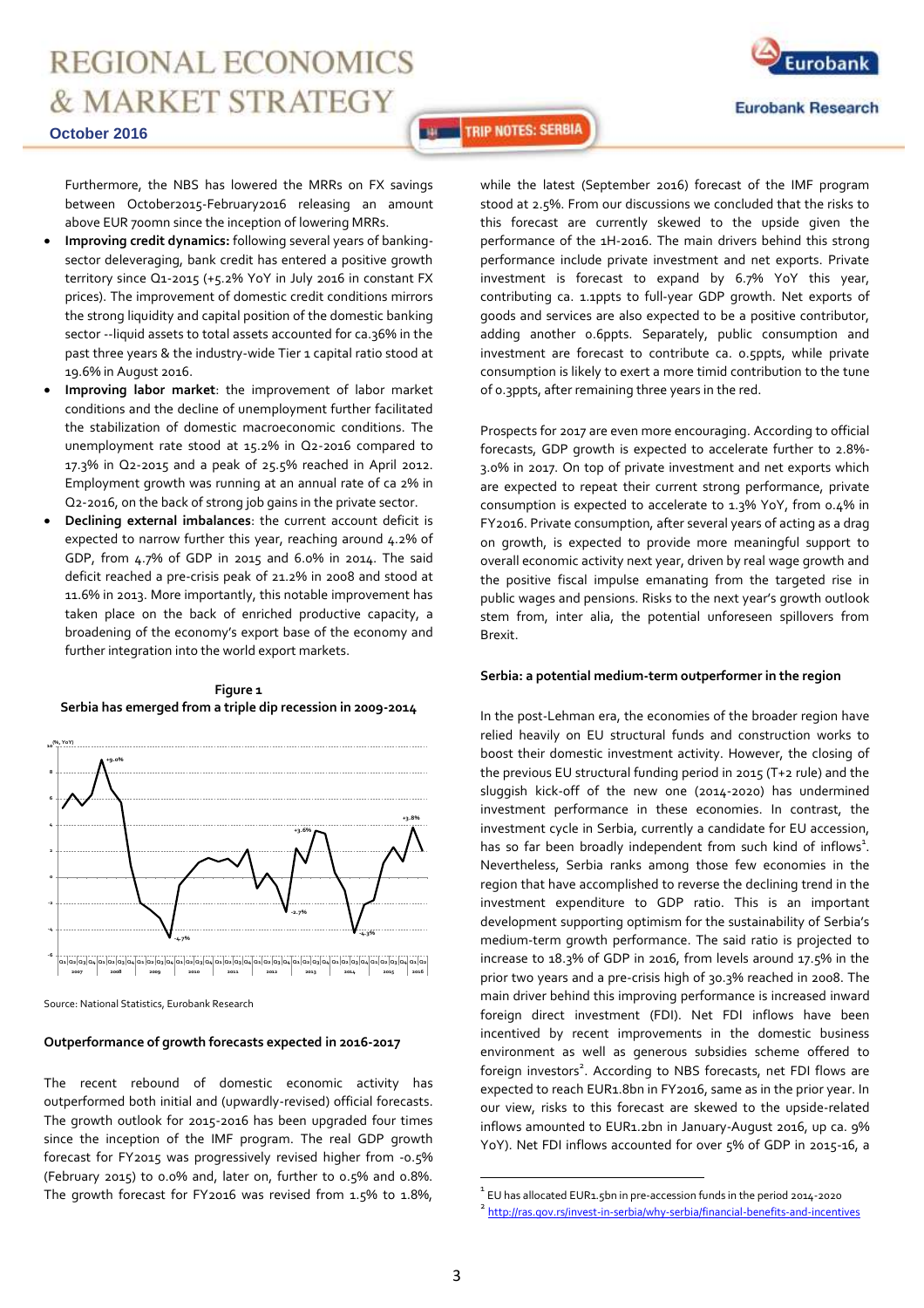

**October 2016**

high ratio by both regional and international standards, providing more than full coverage to the current account deficit (159.3% of CA in Jan-Aug 2016). More importantly, in contrast to the pre-crisis era, more than one third of these FDI inflows are channeled to tradable sectors e.g. manufacturing.

#### **Good upside potential provided that reform momentum is sustained**

The recent improvement in domestic macro fundamentals has not gone unnoticed by the rating agencies. Following a wave of rating downgrades in 2012-2014, Fitch was the first agency to upgrade Serbia's long-term sovereign rating in mid-June 2016, to BB- from B+, with stable outlook. Furthermore, after upgrading the country's outlook to stable in mid-January 2016, S&P affirmed its BB- rating in July 2016. Finally, Moody's changed its outlook to positive in mid-March 2016, affirming the B1 rating. Provided that the current drive for structural reforms and fiscal consolidation is maintained, further credit rating moves should not be excluded in the foreseeable future.

In conclusion, the country has gone through a rather prolonged transition from central planning to a market based economy in the 2000s, which left key competitiveness problems unaddressed. Until recently, Serbia was ranking consistently lower than regional peers in terms of indicators measuring business climate, competitiveness and economic transition<sup>3</sup>. Overall, the country has made progress in most recent years in removing some important competitiveness bottlenecks. Among others, this is reflected in the evolution of Serbia's *World Bank Doing Business Distance to Frontier score<sup>4</sup> ,*  which improved from 60.63 in 2013 to 68.41 in 2016.

This has been facilitated by improvements and simplifications in the procedure for issuing building permits and in resolving insolvency. The adoption of laws on planning and construction (March 2015) and the new investment law (October 2015) were important steps towards this direction. Moreover, a major overhaul of the labor market in mid-2014 has been instrumental in removing hiring disincentives and making wage bargaining and employment procedures more flexible.

In our view, Serbia still has substantial, unrealized upside potential. It has a key geostrategic position and features significant comparative advantages relative to other competitor economies in

 $\overline{a}$ 

the region in areas including, inter alia, education, technological readiness and agribusiness. During our macro investigation trip, we identified the following areas which deserve increased attention by the authorities:

**THE TRIP NOTES: SERBIA** 

- **NPLs resolution**: Although in a downward trend, the total stock of non-performing loans-related primarily to private sector lending- remains relatively high by regional standards. The NPLs ratio stood at 19.6% in August 2016, having declined by 2.6% relative to the same month a year earlier. Even though the provisions coverage is significant (more than 100% according to local standards and 66% according to IFRS standards), it is of outmost importance to deal with the issue in a more resolute manner so as to free up resources currently trapped in unproductive sectors of the domestic economy. To deal with the issue, a strategy for NPL resolution is currently underway. The strategy aims to strengthen domestic banks' capacities to deal with bad loans and enable the development of a functional market for NPLs, while, at the same time, improve in court-debt resolution and promote out-of-court debt restructuring.
- **Investment climate:** While certain amendments to the bankruptcy law to enhance creditors' rights are underway, further steps are needed to enhance access to the judicial system and improve its operational efficiency. More efforts are also required to address red tape, inefficient and unnecessary bureaucracy that generates high operating costs for doing business and investments.
- **Contingent liabilities:** Additional efforts are also needed (in line with the IMF program conditionalities) to reduce the liabilities and the debt servicing capacity of commercial stateowned enterprises (SOEs) and to push for a thorough restructuring of the energy sector.

### **Aggressive fiscal adjustment strengthens investor confidence towards the outlook of the domestic economy**

Following a structural adjustment equivalent to 2.6ppts of GDP in 2015, when the consolidated deficit was reduced to 3.7% of GDP from 6.7% in the prior year, the strong fiscal performance continued unabated in the first three quarters of 2016. As of end-September, a small surplus in the budget was recorded, an unseen feat over the prior decade, while most quantitative IMF program targets were exceeded. However, it is expected that the full-year consolidated balance will show a deficit of ca. 2% of GDP, driven by seasonal year-end over-spending and certain one-offs in Q4. Still, this would represent an overachievement of nearly 2ppts of GDP relative to both the consolidated budget target for 2016 agreed with the IMF and the respective target stipulated in the Budget Act of 2016. The sound fiscal performance over the first nine months of this year was driven by strong revenue growth, with tax receipts exceeding the respective budget target by nearly EUR 480mn (or ca. 1.5% of projected GDP). A clampdown on the grey economy contributed to increased collection of excise taxes (especially, from petrol products), with stronger than expected GDP growth

 $^3$  IMF Third Review (Dec2015, page 14):

<http://www.imf.org/external/pubs/ft/scr/2015/cr15347.pdf>

<sup>4</sup> World Bank (Doing Business, Distance to Frontier definition): The distance to frontier score aids in assessing the absolute level of regulatory performance and how it improves over time. This measure shows the distance of each economy to the "frontier," which represents the best performance observed on each of the indicators across all economies in the *Doing Business* sample since 2005. This allows users both to see the gap between a particular economy's performance and the best performance at any point in time and to assess the absolute change in the economy's regulatory environment over time as measured by Doing Business. An economy's distance to frontier is reflected on a scale from 0 to 100, where 0 represents the lowest performance and 100 represents the frontier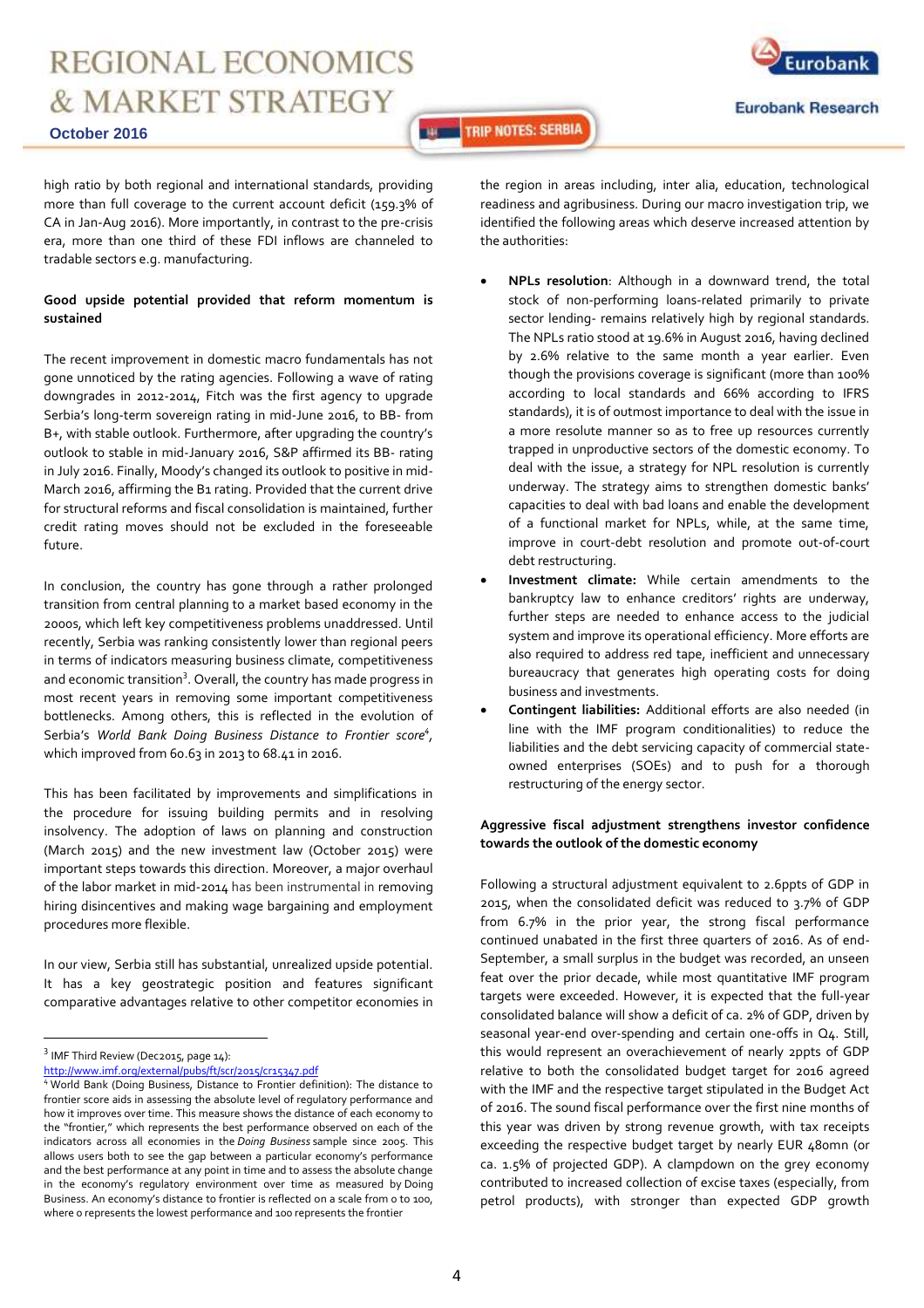#### **October 2016**

Eurobank **Eurobank Research** 

**THE TRIP NOTES: SERBIA** 

providing a strong boost to both VAT revenue and social services contributions. In addition, a series of non-tax revenues, including a sale of G4 telecom frequency licenses and some "premature" dividend payments by a few profit making SOEs contributed another EUR 200mn. On the expenditure side, capital investment outlays appears to be exceeding program targets (estimated rise of EUR 130mn in 2016), while current expenditure are expected to come in broadly in line with what has been envisaged in the budget: some increase in spending on goods and services will be largely offset by savings from lower severance payments due to downsizing of the public administration.

While all quantitative goals have been met in regards to the budget gap and current primary spending, more needs to be done in structural measures to preserve fiscal improvements and ensure public debt sustainability.

### **State owned enterprises (SOEs) still a source of fiscal risks, though efforts are being made to mitigate them**

The lengthy process in forming a new government after the spring 2016 elections and resistance from vested interests have somewhat slowed down the envisaged restructuring and resolution plans for State owned enterprises (SOEs). Yet, the situation has considerably been improved in comparison to what was the state of affairs a couple of years earlier. At the end of 2014, several hundred such entities used to rely on state financing (either through soft lending, payments of guarantees or through direct subsidies) costing the state budget between 2% to 2.5% of GDP per annum. By the end of H1 2016, the total number of SOEs had been reduced to around forty, with only four of them posing a material risk to the budget. These are: Galenika, with 1,300 workers, once the largest generic medicine maker is in the process of finding a strategic partner through a recapitalization process; Petrohemija, the petrochemical plant with questionable commercial viability, 1,500 employees and two mining companies; copper mine smelter Bor; and the Resavica coal mine. Note that the latter two are practically the sole employer in their respective regions, employing around  $5$  and  $4$  thousand workers, respectively.

In addition, four large utility systems currently present a source of potential fiscal risk, especially taking into account their sheer size. These arise in the form of indirect subsidies, state guarantees on debts assumed (though starting in 2015 such guarantees are only granted for borrowing to boost capital expenditures) as well as limited accountability and transparency. Thus, it comes as no surprise that the situation with these utilities represents one of the key issues to be addressed in the context of the current IMF precautionary arrangement with Serbia. Elektroprivreda Srbije (EPS), the producer and distributor of electric energy, has been implementing a restructuring plan that consists of: streamlining operations, reducing operational costs, enhancing bill collections and implementing a 3.8% tariff increase to be applied before year end. After months of stalling, the company is about to execute an optimization plan including a net staff reduction of 1,900. In year

2017, EPS should alter its legal status to a joint stock company, with a goal to attract minority private investment participation and consequently enhance corporate governance and introduce expert management. EPS is the largest Serbian company by revenue, assets and headcount (ca. 32 thousand).

Srbijagas, the major gas supplier, has implemented a new organizational structure, divested non-core assets, introduced healthier bill collection systems and enhanced financial discipline by and large. Nevertheless, the company has accumulated an enormous debt burden to the tune of EUR 1.6bn that cannot be serviced without digging deep into state coffers. For the time being, the bleeding has stopped but the government will need to continue with the financial clean-up of the company for years to come. Railroads of Serbia (Zeleznice Srbije), which currently employs 16 thousand workers, has already done a serious restructuring effort including its unbundling into separate entities for passenger, freight, infrastructure and a holding company, while a voluntary lay-off plan for 2 thousand people has also been implemented. For now, only the entity dealing with freight is deemed viable without subsidies, while the others continue to depend on state support to the tune of ca. EUR 100mn per year. Streamlining efforts will certainly fill some gaps, but in current economic settings autonomous viability may be a bit too much to ask. Finally, the Roads of Serbia (Putevi Srbija) adopted a plan for removing rigid formalities in pricing road maintenance contracts to be implemented on 1,000 km of roads; the program has not been proven yet in practice. The state routinely subsidizes Putevi Srbija by ca. EUR 60mn per annum.

When it comes to public administration reform, a reduction in direct state employment has been implemented, resulting in a total headcount reduction of 16,000 (80% of which came through attrition). The plan had been more aggressive (by a third at least) relative to what has been agreed with the IMF. Public sector salaries and pensions have remained frozen since the introduction of austerity measures, with some exceptions in healthcare and education sectors. However, the Ministry of Finance is trying to negotiate with the IMF mission a "small but meaningful" rise in both pensions and wages in the context of the sixth program review, which is currently underway. As of 1H-2016, total expenditures for pensions and wages amounted to 12.1% and 8.8% of GDP, respectively. Although still below targets, one must admit that progress has been made in reducing the aforementioned expenditures, as just three and a half years ago (Dec 2012) these pending aggregates stood at 13.5% and 10.2%, respectively.

#### **Public debt to GDP ratio has apparently peaked, one year ahead of schedule**

The public debt/GDP ratio is expected to end this year at around current levels (ca. 74% or EUR 24.7bn). However, the debt composition involves significant FX risk, as 33% of it is USD denominated, whereas the Serbian economy is largely "euroized", with two thirds of its external trade being conducted with EU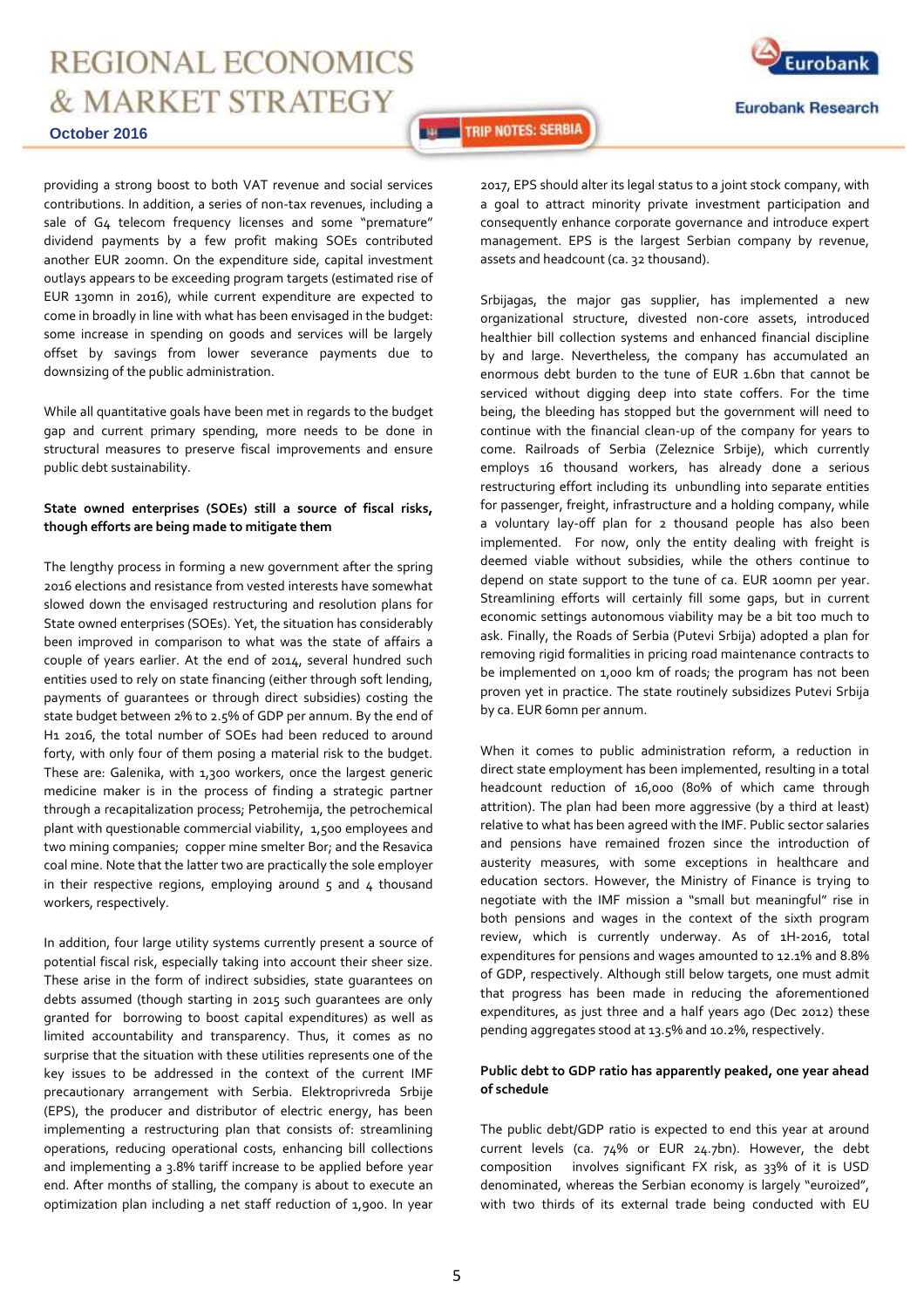

**October 2016**

**THE TRIP NOTES: SERBIA** 

countries. In addition, a bulk of debt bearing an interest cost between 6 and 7 percent was amassed over the period 2010-2012. As a result, present interest payments amount to as much as 3.5% of GDP, or EUR 1.2bn. Naturally, the Ministry of Finance is working hard to restructure these "old" debts by borrowing at lower interest rates prevailing currently. Nonetheless, as noted already, the improved fiscal prospects have already triggered rating upgrades from major rating agencies, while Serbia's CDS has been brought down to just below 200 bps, from a peak of 490 recorded in July of 2012. Recently, a new credit line has been agreed with the Abu Dhabi government worth USD 1bn (to be used when needed), while a Eurobond issue worth EUR 1bn may be in the works early next year.

### **Inflation anticipated to gradually move within target by mid-2017**

Inflation has fallen dramatically since mid-2013. Since early 2014, the headline consumer price index has remained firmly below the 4.0±1.5% Central Bank (NBS) tolerance band. Both internal and external factors have been at play behind the steep disinflation trend. From an external perspective, this has been a consequence of lower global prices of oil and primary commodities which, despite some recovery this year, continue to stand at relatively low levels. Internally, a good harvest season, the ongoing fiscal consolidation, that has weighed on domestic expenditure, wellanchored inflation expectations and a relatively stable dinar since early 2015 have also kept price pressures at bay.

The most recent data available showed CPI at 0.6%YoY in September, remaining below the lower bound of the Central Bank's target tolerance band for the 31st month running, while the yearto-date reading stood at 1.1%. In order to portray the steepness of the earlier explained disinflation trend it is worth comparing these two numbers with a 1 ½ year peak of 12.9%YoY registered in October 2012 and an average annual reading of 7.7% in 2013, the last year inflation stood above target. The breakdown of the data showed that food and non-alcoholic prices, which account for ca 32% of the headline index, remained a primary drag having declined by 0.9%YoY mostly on the back of hefty drops in the prices of fruit (-14.4%YoY) and vegetables (-5.6%YoY). Utilities costs (-0.9%YoY) and transport (-0.7%YoY), which come second and third in terms of weights on the headline index, also moved in the same direction, as did prices for clothing and footwear (- 1.1%YoY). Looking ahead, inflation will most certainly remain below target for the remainder of the year, appearing poised to return within the band by mid-2017 assisted by increasing aggregate demand, the impact of past monetary easing and base effects. Administered price hikes, such as a 3.8% increase in retail electricity prices – in line with the IMF program - that came into effect on October 1st, are also expected to lift CPI in the coming months.

#### **Monetary easing cycle near trough**

Subdued inflation pressures and consistent fiscal consolidation, that has strengthened resilience towards external shocks, have provided a significant leeway to the National Bank of Serbia (NBS) to proceed with substantial easing of monetary policy conditions in an effort to underpin the domestic economic activity. Since May 2013 the NBS has cut the key policy rate by a cumulative amount of 775bps to the current record low of 4.00%. Furthermore, the Central Bank narrowed in February the interest rate corridor relative to the key policy rate from  $\pm$ 2.0 percentage points to  $\pm$ 1.75 percentage points aiming to strengthen the monetary policy transmission through the interest rate channel. Foreign exchange reserve requirement ratios were also repeatedly reduced since September 2015, in order to further support domestic credit activity. That said, in its latest meeting in October, the MPC stayed put on its monetary policy maintaining the key policy rate unchanged for the third month running. The decision was broadly anticipated by market participants as despite weak inflationary pressures and persistently below-target inflation, CPI is anticipated to gradually edge higher in the coming months, while uncertainties remain elevated on the international backdrop. On the latter, the Executive Board highlighted uncertainty in the international financial markets in the face of future Fed and ECB monetary policy paths and their potential impact on global capital flows. Against this backdrop, the key policy rate seems to be near a trough. One more 25bps cut cannot be ruled out entirely, but it will likely be highly correlated by looming Fed decisions.



Source: National authorities, Eurobank Research

#### **Market Overview & Investment Strategy**

The EUR/RSD rate has entered a period of extreme stability, with the National Bank of Serbia continuing to counterweigh any attempts to break outside the 123.00-124.00 range. This strong preference for exchange rate stability is a legacy of the double digit inflation environment prevailing in the early 2010's. Back then, even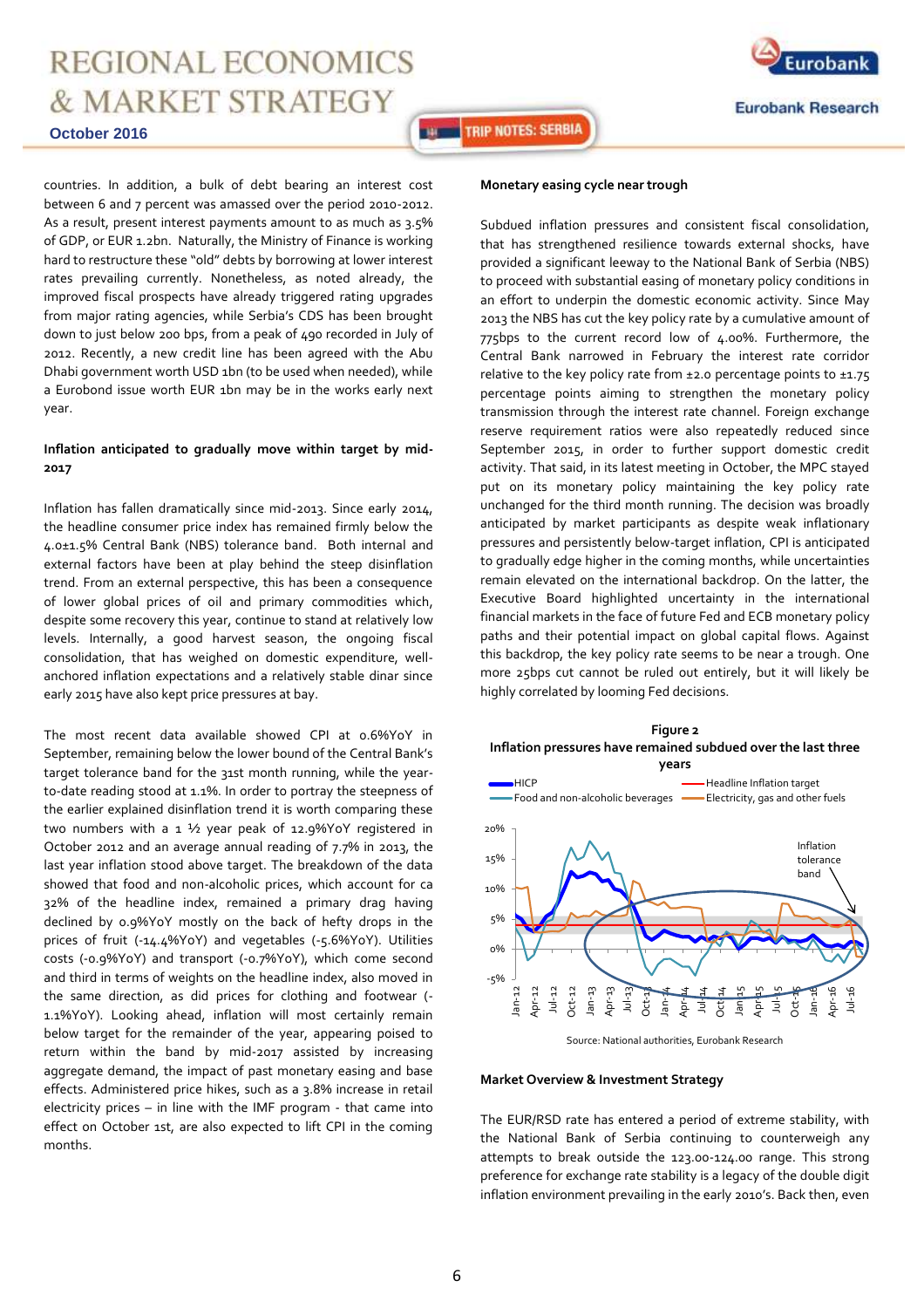

minor slippages in the RSD exchange rates prompted producers to pump up their prices in an effort to hedge against FX risk, especially the ones with heavy share of imported raw materials. Such expectations routinely pushed RSD lower and CPI higher, causing a quite unstable domestic business environment. This legacy may help to partially explain the CB's obsession with FX stability. That being said, the only prosperous trade that could currently be taken in RSD relates to carry-trade positioning. But, in our opinion, entering such a trade at current levels would probably require increased conviction about Serbia's longer term outlook. For the time being, things do look sound enough. Interest rates have been declining for a few years now, testing new lows time and again. For instance, compared to just two years ago, RSD three year paper yields more than halved, declining by c.490bps to 4.79% at the time of writing. In a similar vein, 1 year yields declined from 8.20% to 3.58%, currently. It appears though the new tested limits on yield contraction are hitting the trough, and that further decrease will pose unjustified risk taking for foreign investors in local currency paper.



**Eurobank Research** 

**THE TRIP NOTES: SERBIA**